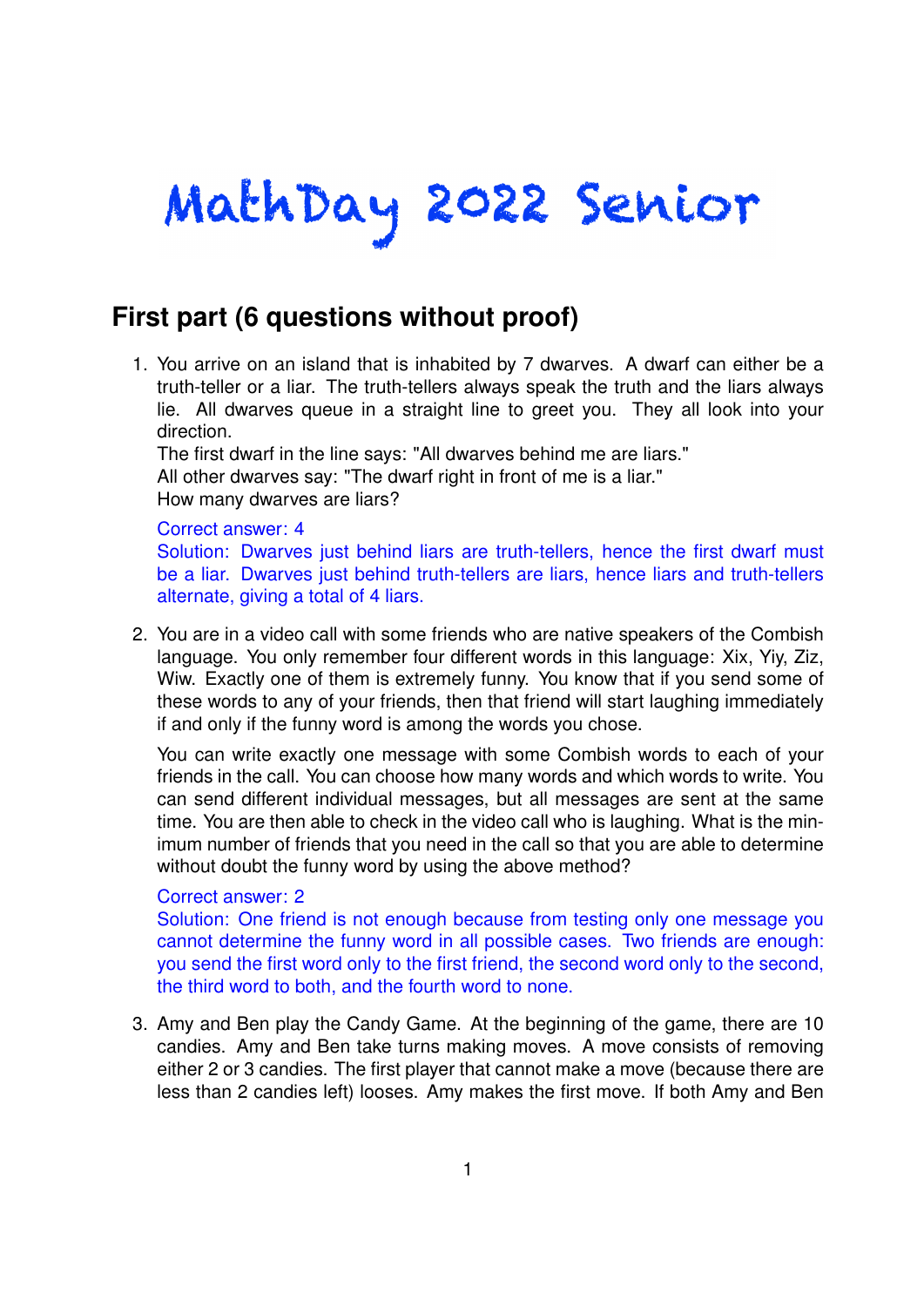aim to win and play according to the best possible strategy, who wins the game? Answer 1 for Amy and 2 for Ben.

### Correct answer: 2

Solution: Consider the number of remaining candies. When you see 0 or 1 candies on the table, you lose. When there are 2,3 or 4 candies, you win (for 4 candies take 3 candies, for 3 candies take 2 or 3 candies, for 2 candies take 2 candies). When there are 5 or 6 candies, you lose (taking either 2 or 3 candies puts the other player in a winning situation). When there are 7,8 or 9 candies you win (taking either 2 or 3 candies puts the other player in a losing situation). When there are 10 candies, you lose. (taking either 2 or 3 candies puts the other player in a winning situation). So the second player always wins, i.e. Ben.

4. A very modern museum of very modern art has two floors, one on top of the other. Each floor consists of four corridors connected in the form of a square; it is possible to go from each corridor to the two neighbouring ones on the same floor; at the end of each corridor there is a staircase connecting vertically the two floors; the only entrance is also the only exit and it is located at one corner on the ground floor. You want to walk along each corridor exactly once (the direction doesn't matter to you). You can walk along different tours, according to the order in which you visit the corridors. How many different tours are there, assuming that you use the stairs exactly twice?

#### Correct answer: 16

Solution: You must use the same staircase for going up and down. Then what you can choose is: the staircase (4 possibilities) and the direction of your visit on the lower floor (2 possibilities), and the direction of your visit on the upper floor (2 possibilities). This gives a total of  $4 \times 2 \times 2 = 16$  tours.

5. You have a coin that when being thrown comes up heads more often than tails. You and a friend play the following game: You toss the coin twice. If the result is twice the same, you win. If the results of the tosses are different, your friend wins. Who is more likely to win? Answer 1 if you have a higher probability to win, answer 2 if your friend has a higher probability to win, answer 3 if you and your friend have the same probability to win.

```
Correct answer: 1
```
Solution: Let *h* be the probability of coming up heads and  $1 - h$  the one of coming up tails. Getting the same result happens with probability  $h^2 + (1-h)^2 = 1+2h^2-2h$ while getting different results happens with probability  $2h(1-h) = 2h - 2h^2$ . The difference is  $(1 + 2h^2 - 2h) - (2h - 2h^2) = 1 - 4h + 4h^2 = (1 - 2h)^2$ . This is strictly positive, unless  $h = 1/2$ , which we excluded. So getting the same result is more likely than getting two different results.

6. You own a bag of letter-shaped pasta for children. There are 26 different letters. If you take 99 pieces of pasta from the bag, what is the largest integer number *n*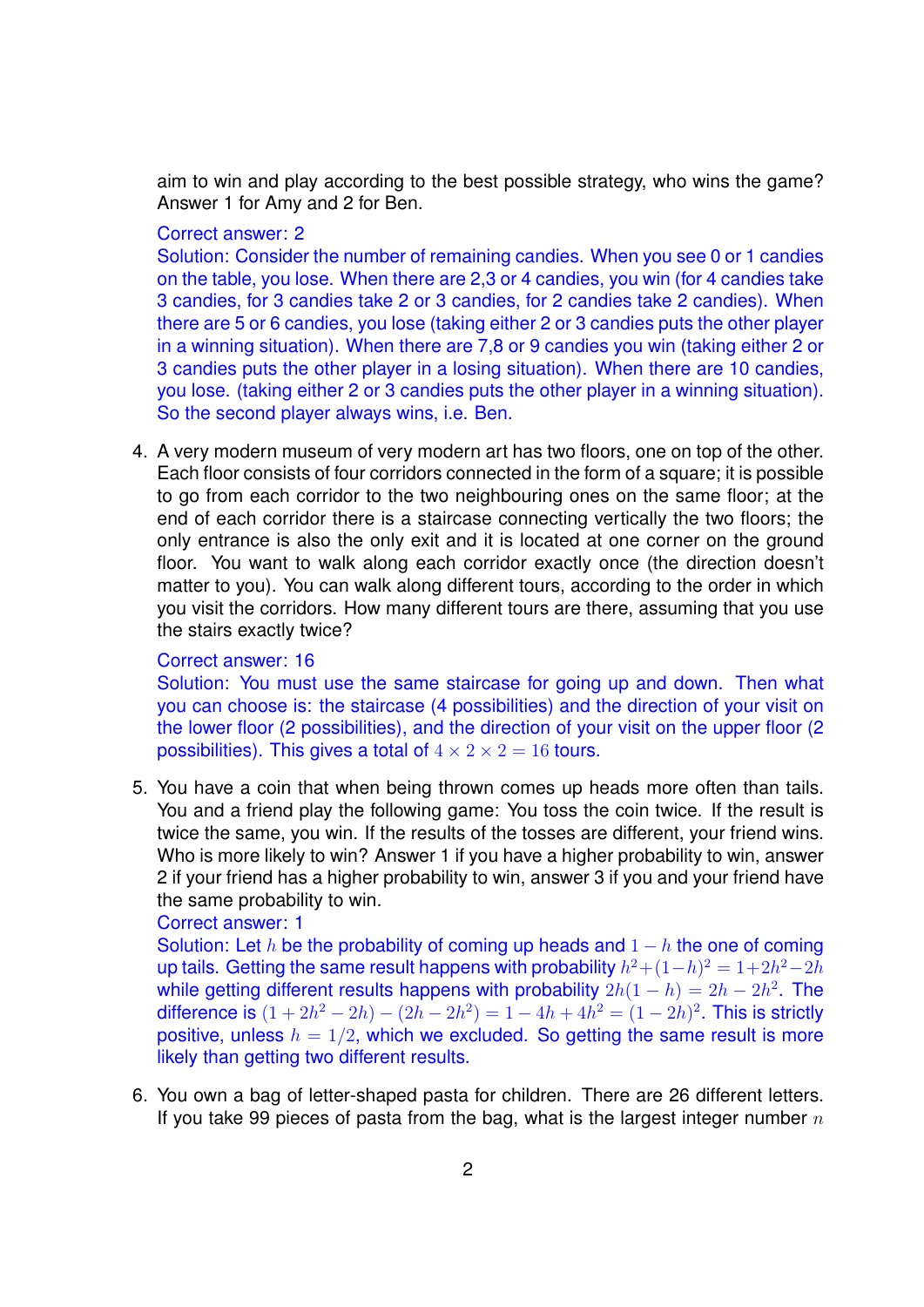such that you can be sure to have at least *n* pieces representing the same letter?

Correct answer: 4

Solution: Pigeonhole principle. With 99 objects of 26 types, there are at least  $[99/26] = 4$  pieces of pasta of the same kind.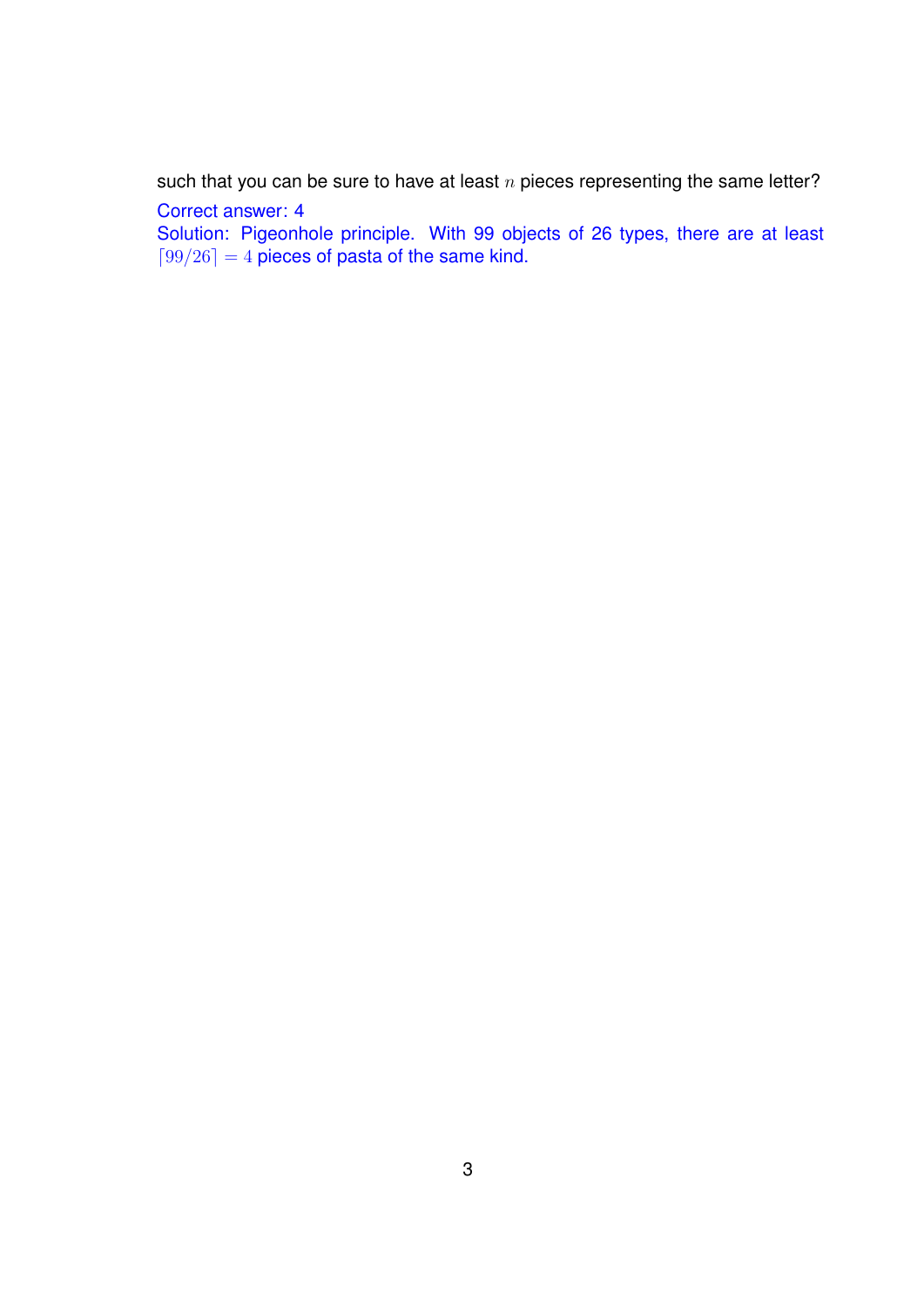## **Second part (3 problems with proof)**

1. Prove that the square of a non-negative integer never leaves remainder 2 or 3 on division by 4.

An even number is divisible by 2, so its square is divisible by 4 hence leaves remainder 0 on division by 4. An odd number is of the form  $n = 2t + 1$ , where *t* is an integer. So its square is  $n^2 = (2t + 1)^2 = 4t^2 + 4t + 1 = 4(t^2 + t) + 1$ . Thus the remainder on division by 4 is 1. As the possible remainders are only 0*,* 1, the remainders 2*,* 3 are impossible.

- 2. Let *ABCD* be a rectangle made of paper. Folding the piece of paper in two along some line and opening it again makes the line appear as a crease on the paper as if one had drawn it.
	- (a) Fold the paper in two such that *A* lies on *B* and *D* lies on *C*. Call the resulting line *L*.
	- (b) Fold the paper in two such that the segment *BC* lies on *L*. Call the resulting line L'.
	- (c) Suppose that you can fold the paper in two such that  $A$  lies on  $L'$  and such that the resulting line, which we call  $L''$ , passes through *D* and through the intersection of *AB* and *L*.

What is the ratio between the largest and the smallest side of the rectangle *ABCD*?

Let  $|AB| = x$ ,  $|BC| = y$ . Let M be the midpoint of A and B and N the midpoint of *M* and *B*. Notice that *L* and *L'* are parallel to *AD* and *BC* and go through *M* and *N* respectively.

Let *P* be the point on *L'* such that  $|AM| = |MP|$ . We have  $tan(\angle AMD) = \frac{y}{\frac{1}{2}x}$ . Then, as  $\cos(\measuredangle NMP) = \frac{\frac{1}{4}x}{\frac{1}{2}x} = \frac{1}{2}$ Hence,  $\angle AMD = \frac{1}{2}\angle AMP = \frac{1}{2}$  $\frac{1}{2}$ , we deduce  $\measuredangle NMP = \frac{\pi}{3}$  $\frac{\pi}{3}$ .  $\frac{1}{2}(\pi - \frac{\pi}{3})$  $\left(\frac{\pi}{3}\right) = \frac{\pi}{3}$ . This implies  $\frac{x}{y} = \frac{2}{\tan(AM_D)} = \frac{2}{\sqrt{2}}$  $\frac{1}{3}$ .

3. (a) Let *a* be a strictly positive real. Show that

$$
a + \frac{1}{a} \ge 2.
$$

(b) Let  $x, y, z$  be strictly positive reals such that:

$$
\begin{cases}\na = x + y - z > 0 \\
b = x - y + z > 0 \\
c = -x + y + z > 0.\n\end{cases}
$$